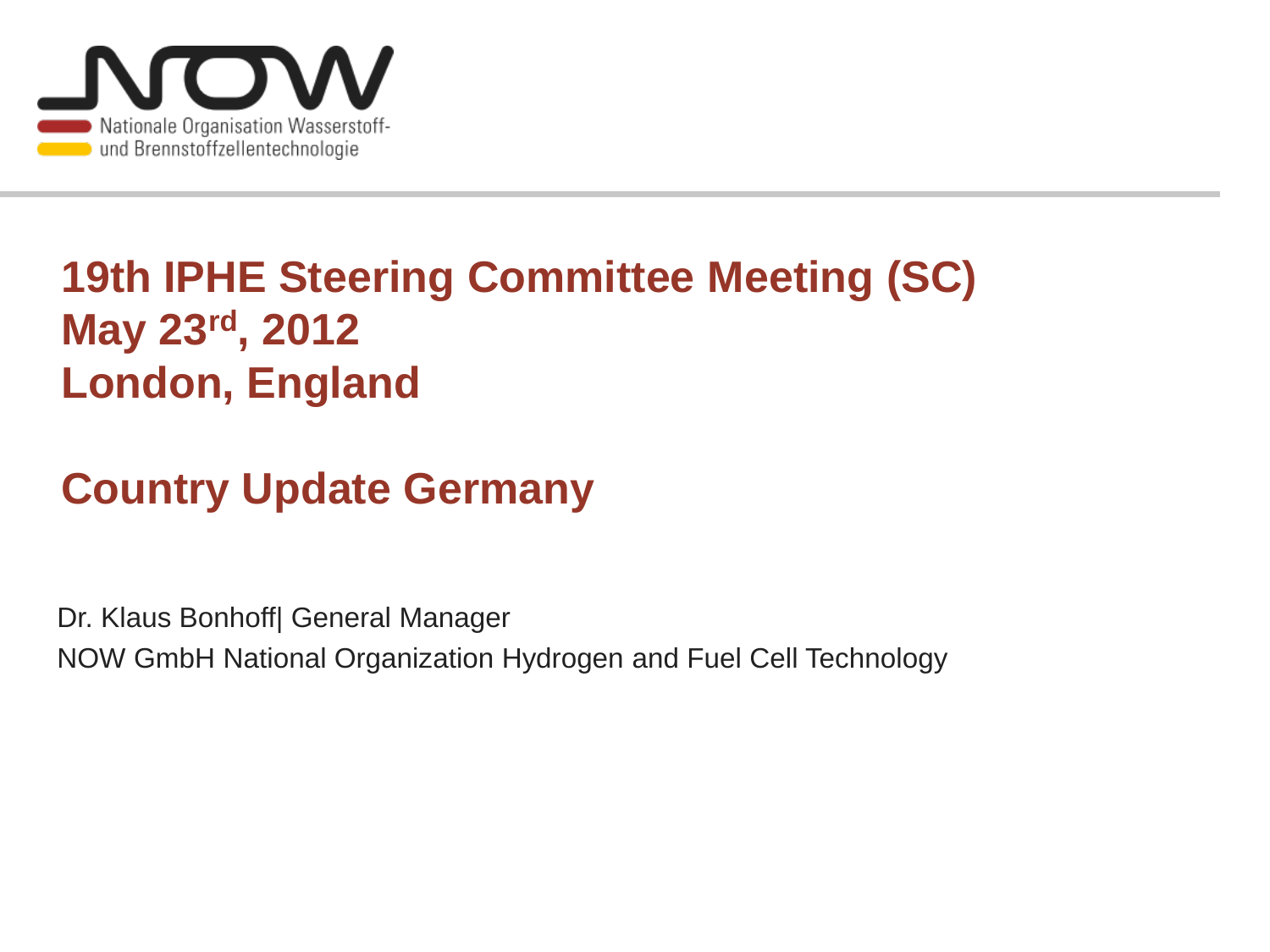#### National Innovation Programme for Hydrogen and Fuel Cell Technology (NIP) BMVBS-funding Status 04/2013



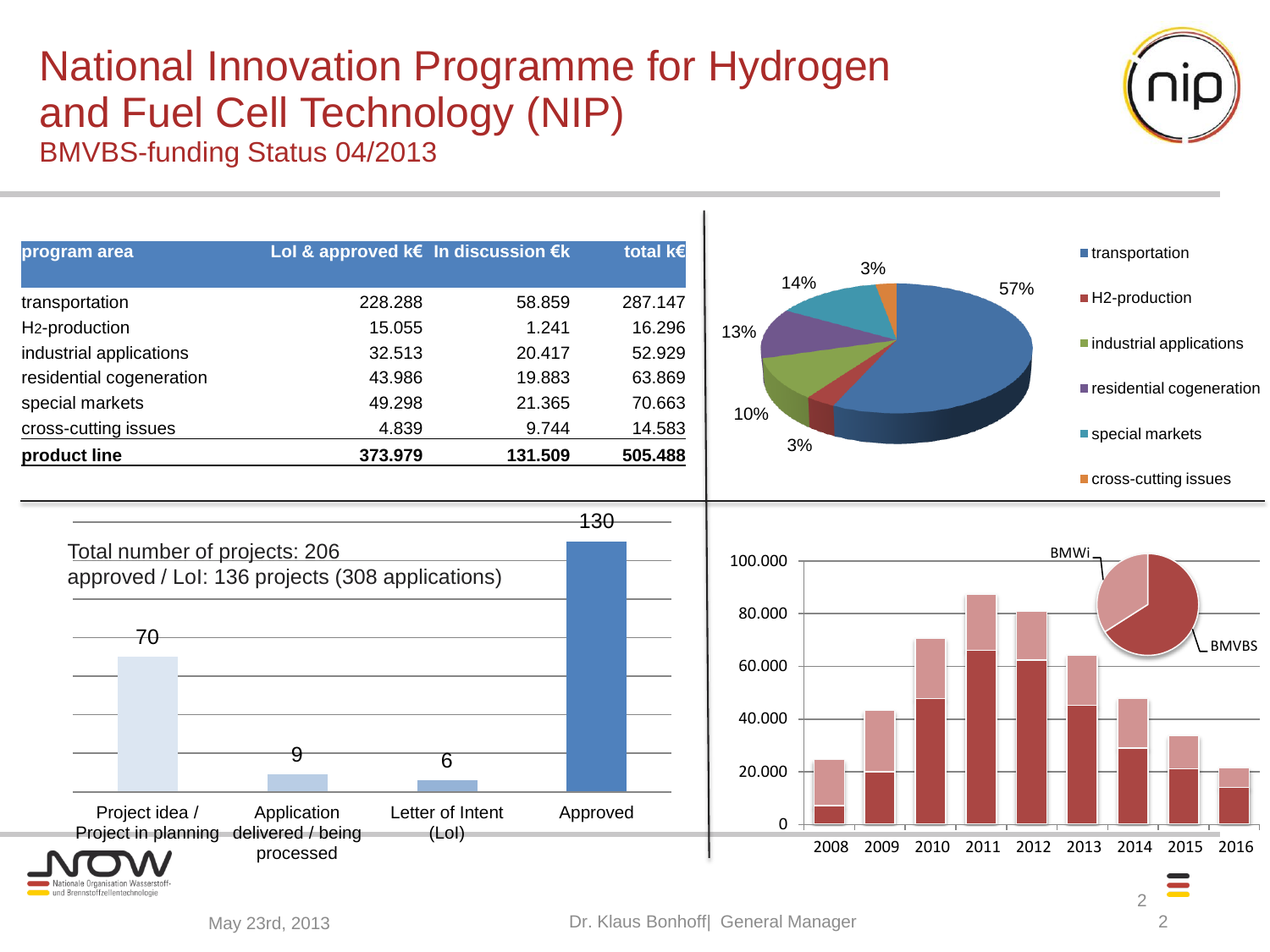### Realeas of the Annual Report 2012



Please find the full version of the report at the NOW website!

[www.now-gmbh.de](http://www.now-gmbh.de/)



May 23rd, 2013 **Dr. Klaus Bonhoff| General Manager** 3

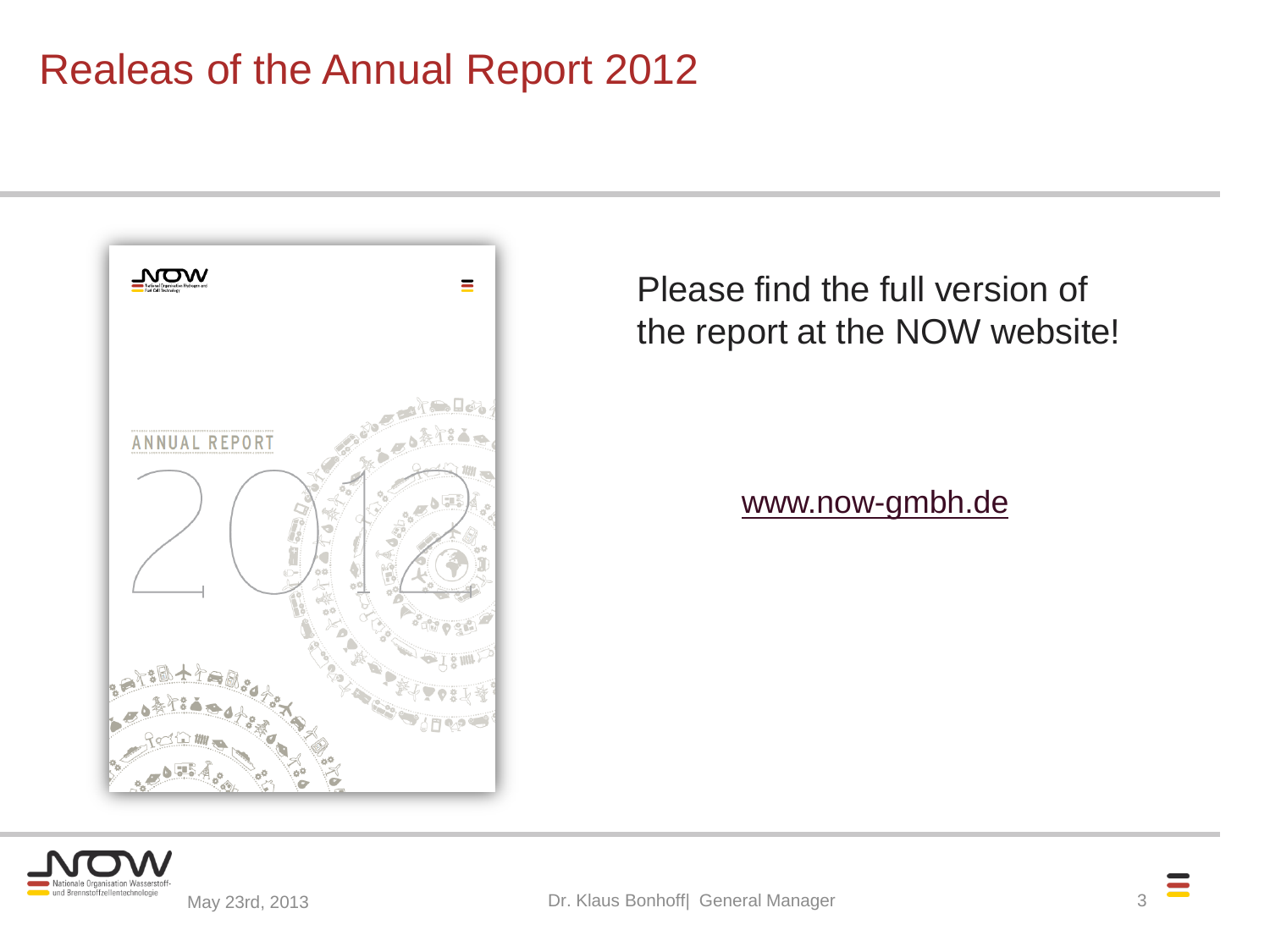#### Industry initiative targets the development of a network of hydrogen refueling stations for fuel cell electric vehicles in Germany

#### Berlin/Germany ,January 2013

Building up a refueling station network for fuel cell electric vehicles is taking on a concrete form. The current partners in the H2 Mobility initiative (**Air Liquide, Daimler, Linde, OMV, Shell, and Total**) are working on implementing a business model to build up a nationwide hydrogen refueling station network in Germany. The objective of this initiative is to prepare for the planned series launch of fuel cell electric vehicles and build up a hydrogen refueling station network infrastructure. In September 2009, the cross-industry H2 Mobility initiative already joined forces to develop scenarios to build up a hydrogen supply infrastructure in Germany within the scope of a study. Based on this study, H2 Mobility assessed the probable success of potentially building up this infrastructure and developed various business models along with an implementation road map in a second phase in 2011. Beyond the six partners, seven associated partners from the automotive industry (**BMW, Honda, Hyundai, Intelligent Energy, Nissan, Toyota, and Volkswagen**) as well as the National Organization of Hydrogen and Fuel Cell Technology (**NOW**) as interface to Germany's federal government are also involved.

**In the currently launched third phase of preparations initiative partners are negotiating the foundation of a joint corporate entity to implement the business model and invest in building up the infrastructure.**







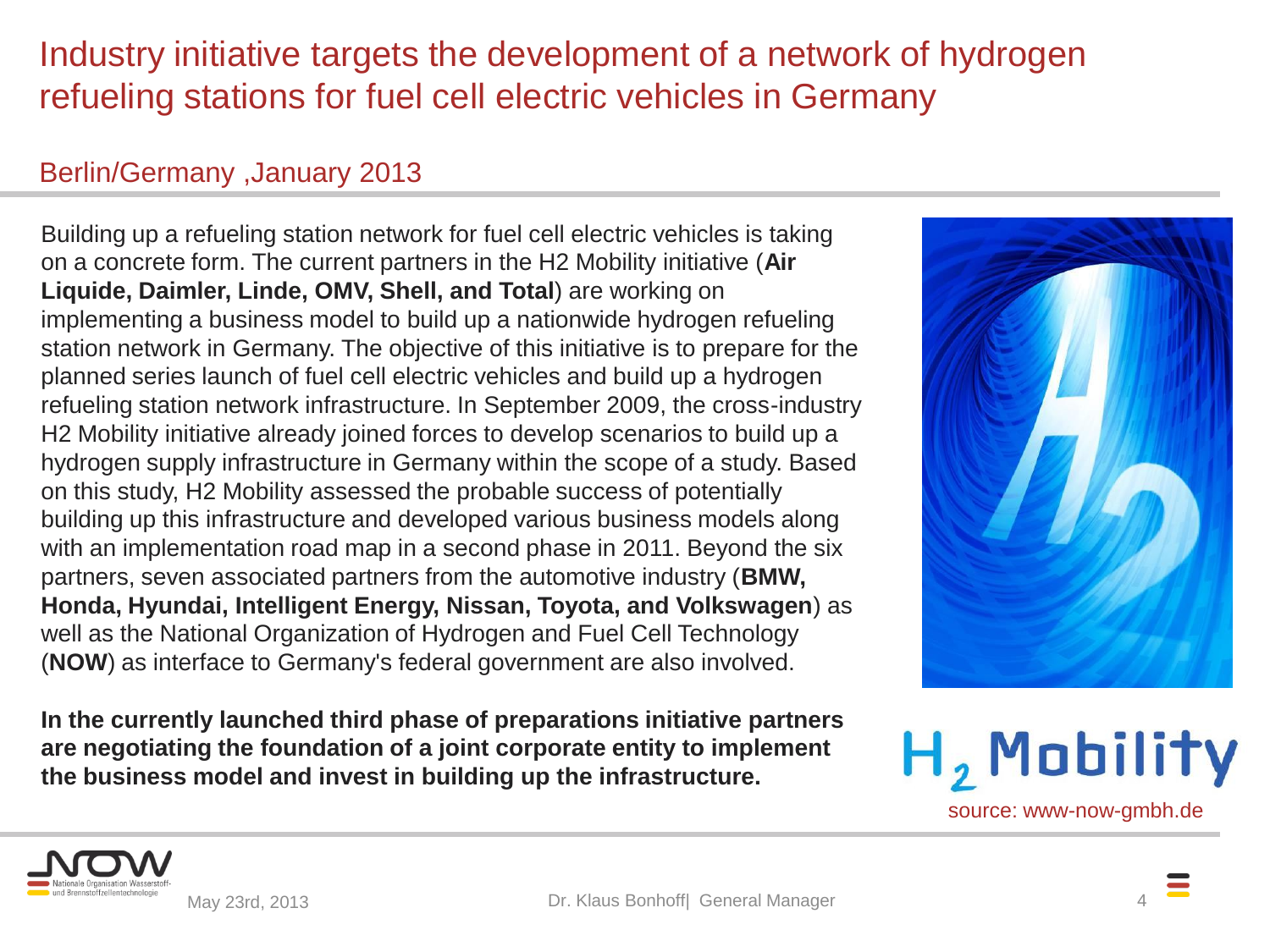

HyTrust Project

**Project duration:** 09/2009 – 08/2013

**Funded by:** Federal Ministry of Transport (BMVBS)/ NOW

#### **Research questions:**

- 1. What is the current state of public acceptance of hydrogen technology?
- 2. How can familiarity with hydrogen technology and trust in the actors responsible for it's implementation be raised in the public?
- 3. How can a successful transition towards the use of hydrogen in the mobility sector be achieved?



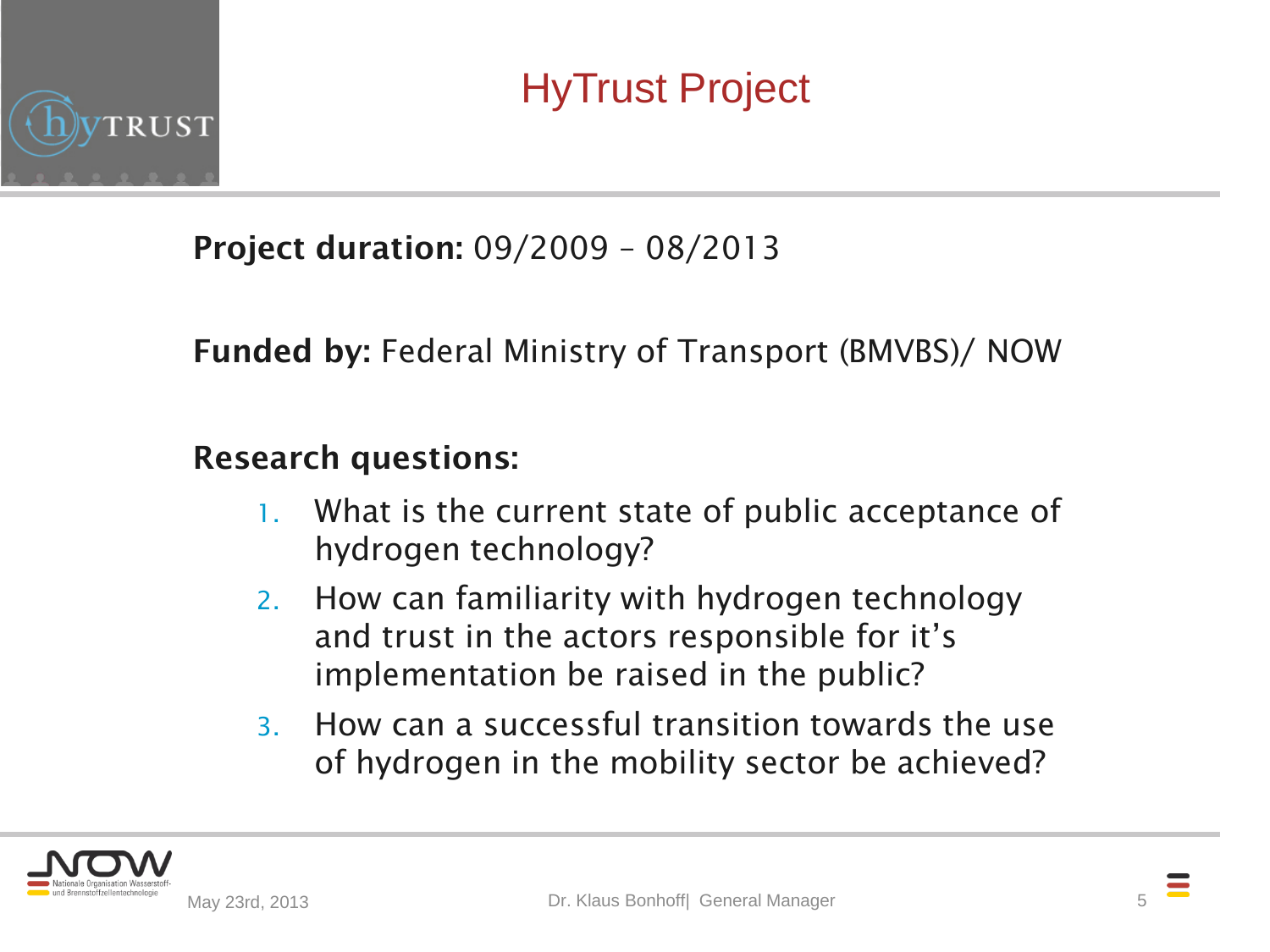

### Acceptance of FCEV in the public

**After all, what do you know about hydrogen cars or have just heard: Are you in favour or against the introduction of hydrogen cars?**



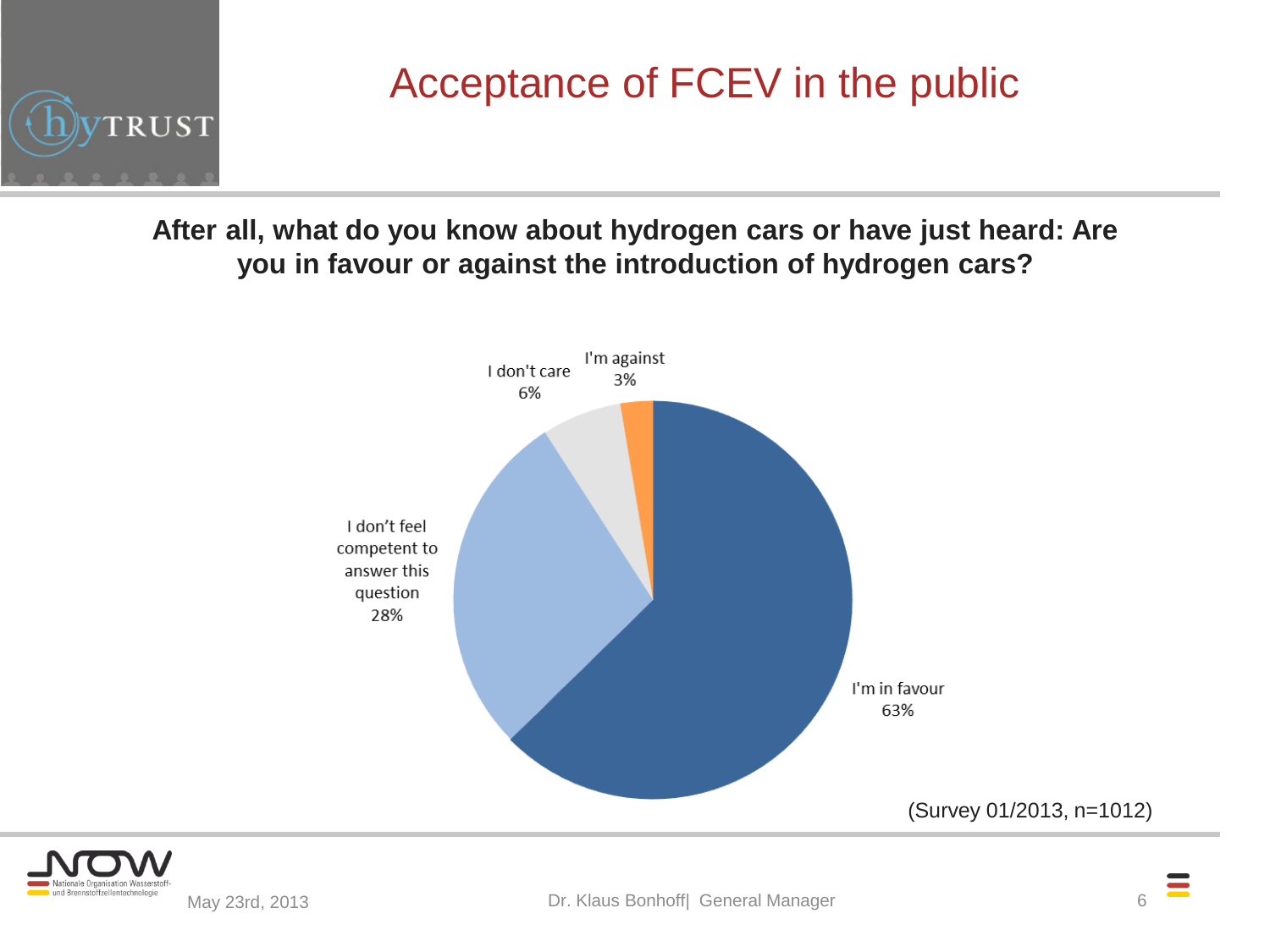

### Purchase preferences

**Imagine, you would buy a new car in the near future. If you had the choice and price, features, design, brand, etc. would be the same, would you opt for a hydrogen car or still for a conventional car?**



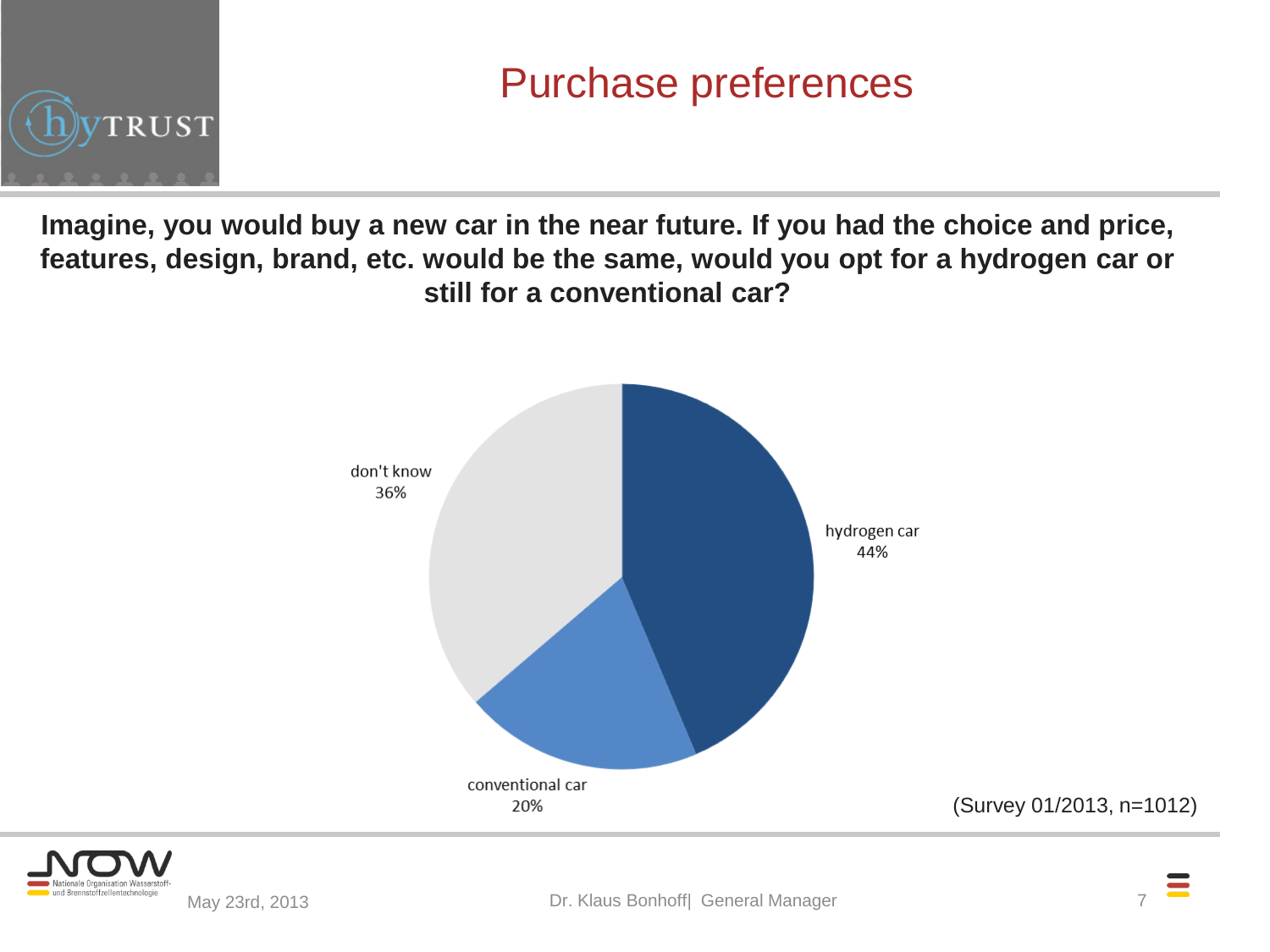

## Production of hydrogen

**Hydrogen can be produced in an environmentally friendly way from renewable energies. This is still very expensive. It would be cheaper to produce hydrogen from natural gas. Do you think that natural gas should be used as a temporary solution, or should hydrogen be produced environmentally friendly even with a higher price?**





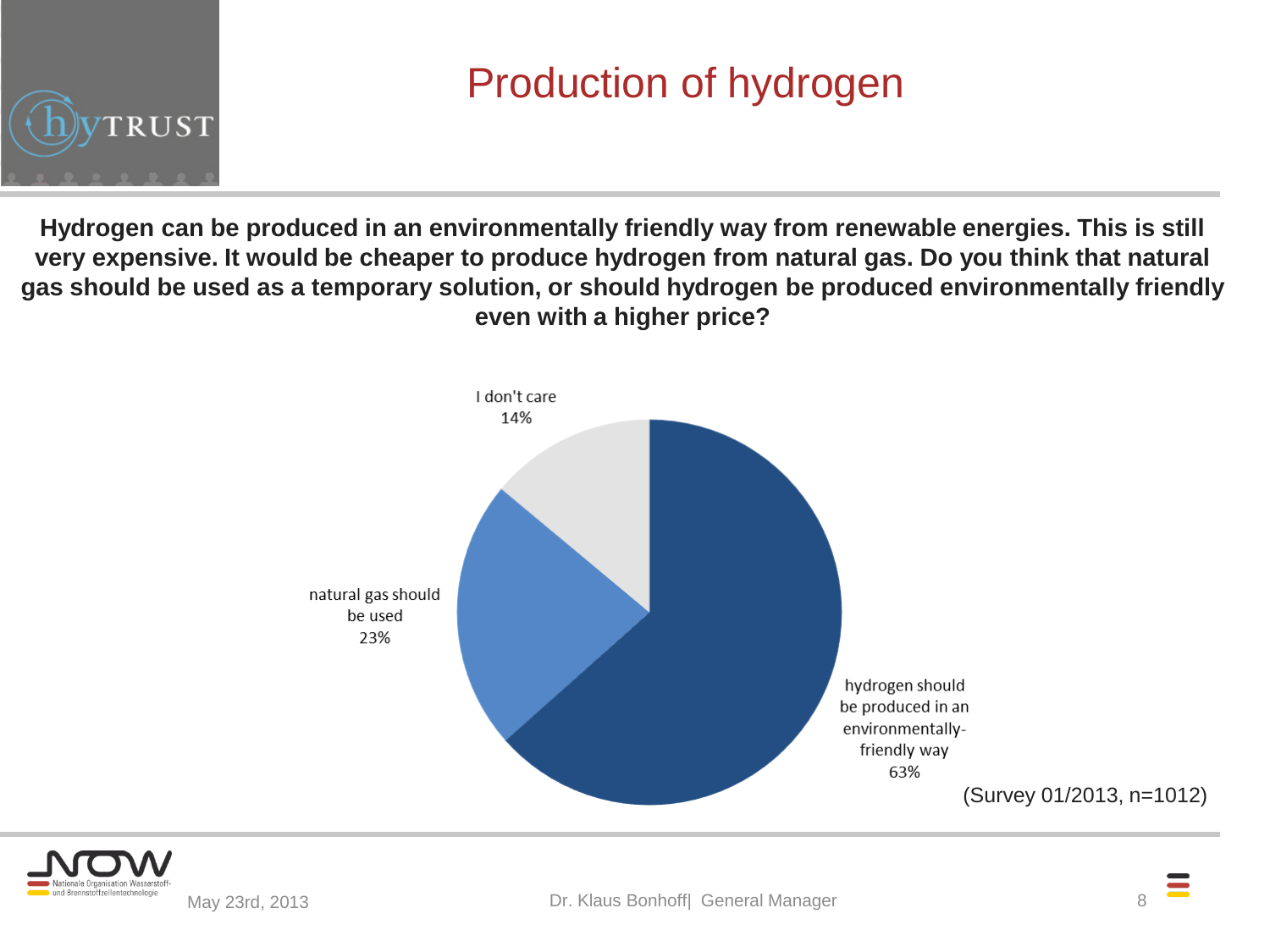### HRS Approval Guidline



#### Background:

- New situation for the authorities.
- Uncertainty how to handle hydrogen in approval processes.

#### Target:

- Elucidation with regards to hydrogen.
- Standardization and acceleration of the approval process by learning from best practice examples.